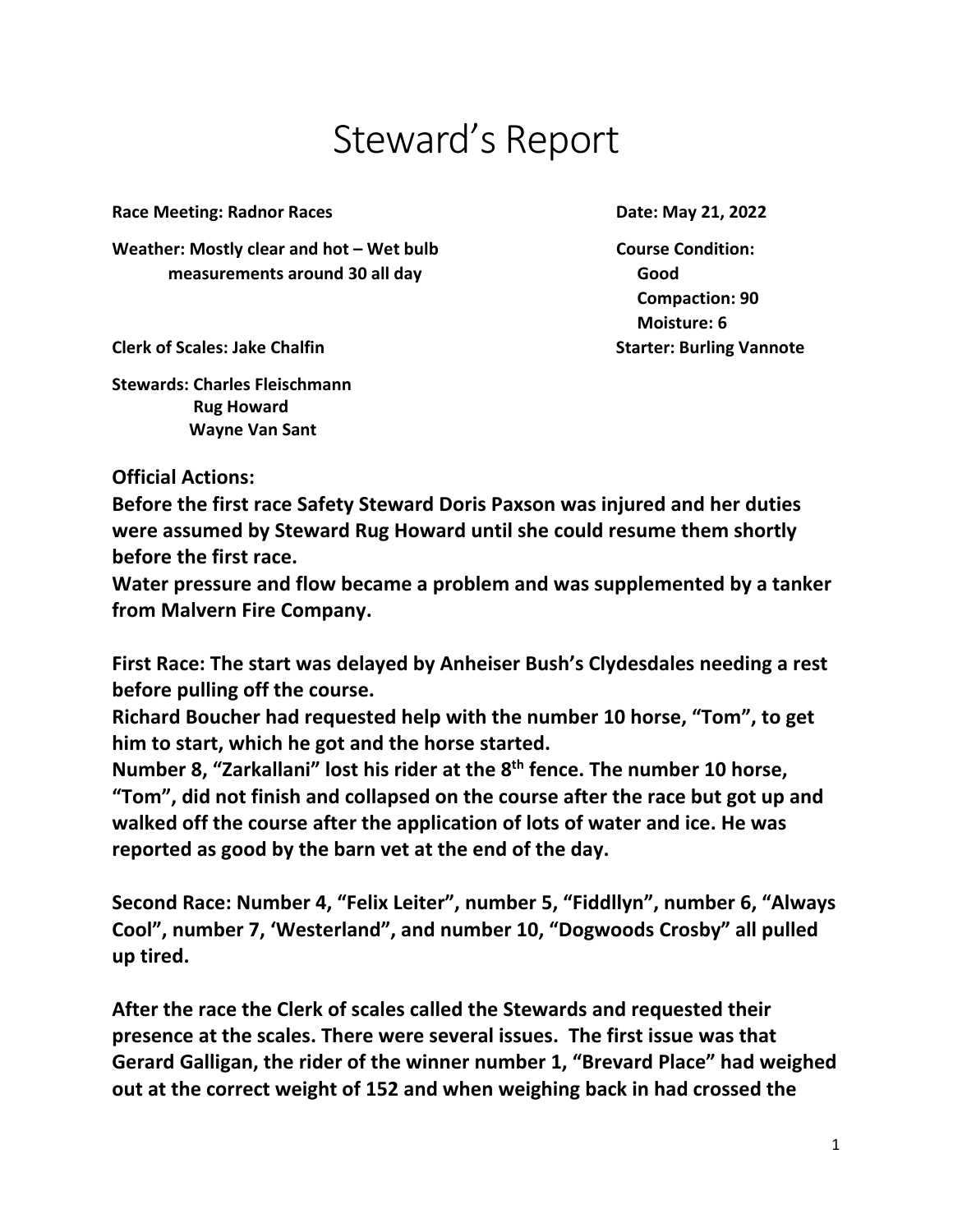**scales with his overgirth at 152. When asked to drop his overgirth, he was 151. With Steward Howard and Fleischmann watching, he weighed again both with and without his overgirth and the weights were 151 without the overgirth and 152 with the overgirth.** 

**He claimed that he had to weigh in with his overgirth because he had weighed out with it and pointed to rule 7.8.D.2 ("AFTER RUNNING OF THE RACE", "WEIGHING IN") which says "Failure of a rider to weigh in directly after unsaddling his/her horse or the failure of a rider to weigh in with all the pieces of equipment with which he/she weighed out shall subject the rider to a penalty as prescribed by the Stewards and/or the Stewards Advisory Committee". When it was pointed out that he was not supposed to weigh out with an overgirth he pointed to 7.6.A.4 ("PRIOR TO RUNING OF THE RACE", "WEIGHING OUT") which says "A rider's weight shall include his clothing, boots, saddle and its attachments, and any other equipment except the whip, bridle, bit or reins, safety helmet, safety vest, blinkers, goggles or number cloth". Initially he claimed that overgirths were "attachments" to the saddle but then changed to call it equipment which was part of the "any other equipment" and was not on the list of prohibited equipment, namely "whip, bridle, bit or reins, safety helmet, safety vest, blinkers, goggles or number cloth".** 

**Galligan was closely questioned as to where in the US he had ridden where it was acceptable to weigh in or out with an overgirth. Was it acceptable at Saratoga, for instance. No, but you weighed in with your helmet in some places but not in NSA races. While he couldn't name anyplace he had weighed in or out with an overgirth under NSA rules, he did assert that it was permitted by rule. Rider Barry Foley also made a show of attempting to weigh out with an overgirth asserting the same logic relative to 7.6.A.4 but was informed by the Stewards that it was not permitted. The Stewards made a point of notifying all riders that weighing out or in with an overgirth was not to happen.** 

**The second issue was that Todd Wyatt, the trainer of the second place finisher #2, "Agravain", reported to Steward Fleischmann that had seen a water bottle under Rider Galligan's tack as he came in to weigh. All three Stewards saw a small water bottle on the floor of the scales area next to Galligan's over girth while he was on the scales without the overgirth. There was no confirmation from any other persons present that Galligan had had it in his possession. Todd acknowledged that he was not a disinterested party in that he stood to get first money if Galligan was caught and his horse disqualified**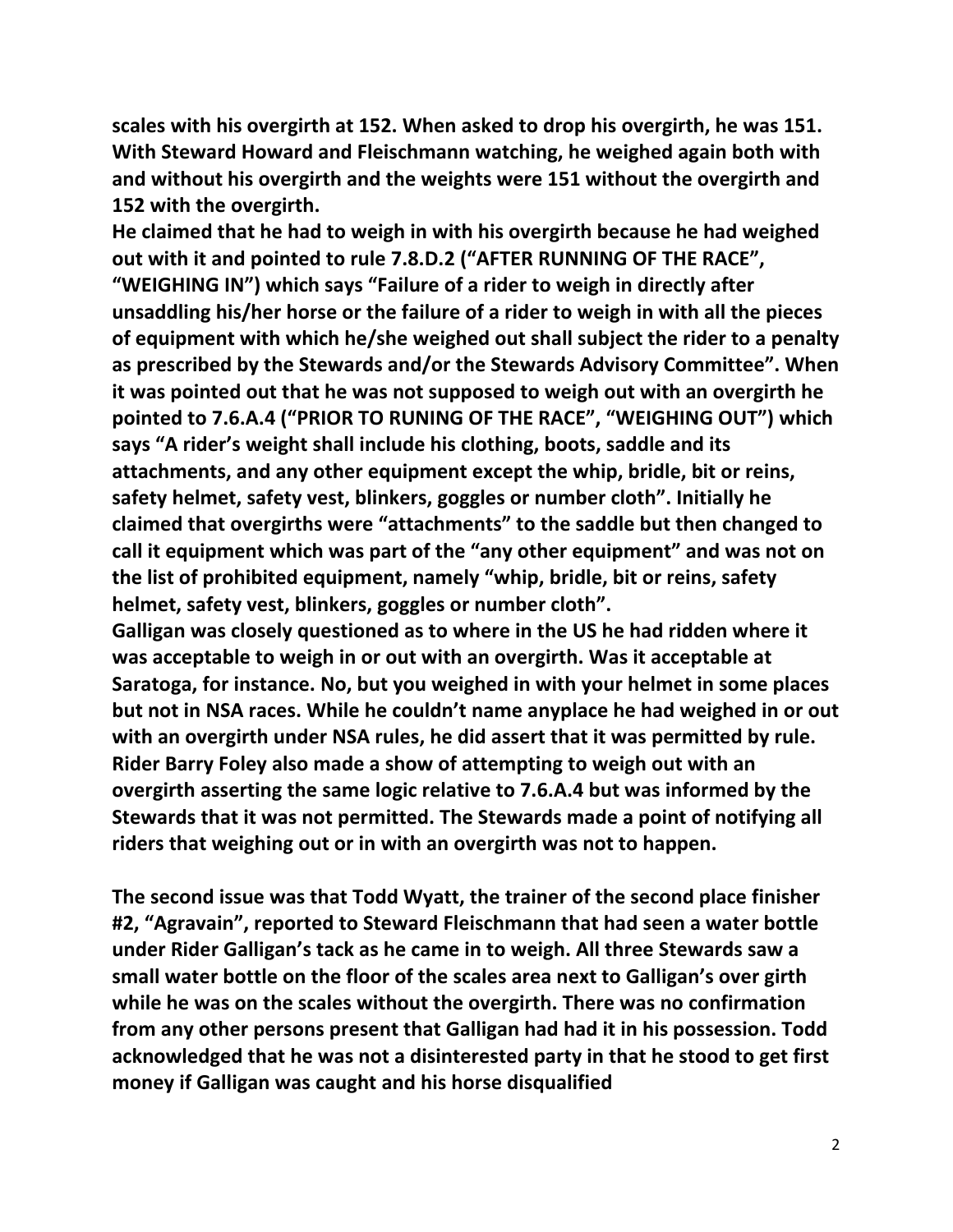**The stewards notified Galligan, Chalfin and Wyatt that there would be a hearing after the last race on the issue and declared the race official.** 

**Third Race: This race was shortened from 3.25 miles to 3 miles due to the heat. The number 4 horse, "Storm Team" and the number 5 horse, "Bogey's Image" were scratched. The number 3 horse, "First Friday", was pulled up after the 6th fence and transported by the horse ambulance. It was reported that he had damaged hi stifle.** 

**Fourth Race: This race was shortened from two and three eighth miles to two and one eighth miles due to the heat.** 

**Number 3, "Glencorrib Sky" was scratched. The number 6 horse, "Circus", the number 7 horse, "Gaye Breeze", the number 8 horse, "Mr Bridger", and the number 9 horse, "Baltimore Kid" all pulled up tired.** 

**Parker Hendrix, the rider of number 9, "Baltimore Kid", was asked to explain his use of the whip on his horse when the horse clearly was not in the race and in fact did not finish. He thought the horse was being lazy and had better form than he was showing since he had won his last outing. He was cautioned but not fined or penalized.** 

**Fifth Race: The number 3, "Mekong", the number 8, "Ahnaf" and the number 10, "Quality Choice" all pulled up tired.** 

**The number 4 horse, "Shendam" was randomly selected for prerace TCO2 testing.** 

**The number 11 horse, "Ondalove" was on the AE list and the trainer, Leslie Young, approached the Stewards about being allowed to run even though the horse had not gotten its Lasix but wanted to run under rule 10.1.B {"FUROSEMIDE") which says in part "A horse that is entered on furosemide (Salix) and does not receive furosemide (Salix)will not be permitted to run, unless it is determined by the stewards that there are extenuating circumstances that led to the inability to administer the medications in a timely manner, and the trainer of the horse chooses to run the horse without furosemide (Salix)." At the time the horse should have gotten its Salix there had been no scratches in that race. Subsequently number 9, "Lowcountry" scratched. The AE notice says "Ondalove (FR) may run if any late scratches occur**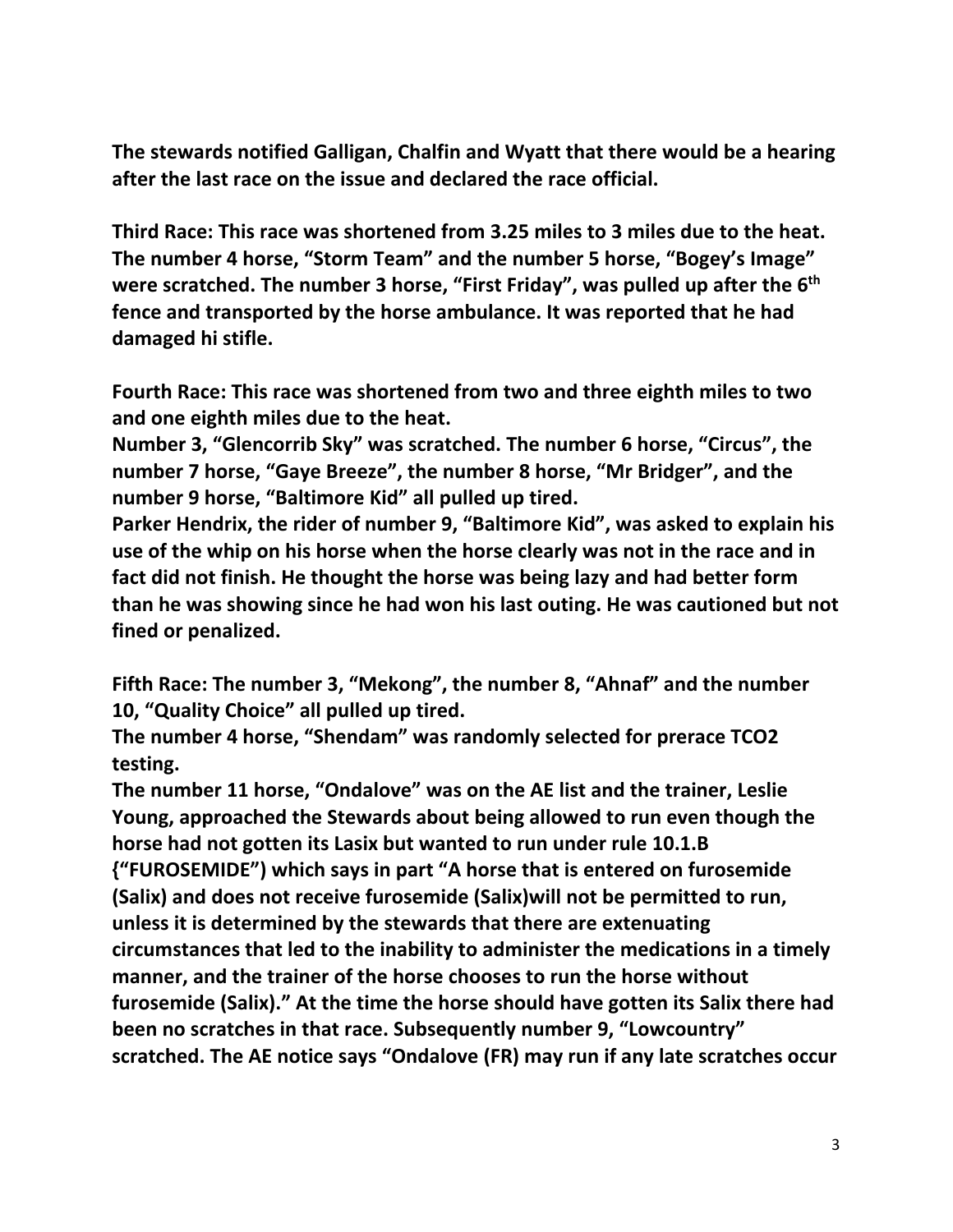**one hour prior to post time for the first race". The scratch of "Lowcountry" was after the start of the first race and the request was disallowed.** 

**After the last race:** 

**The Stewards, Bill Gallo and Harper McVeigh held an interview in the tower with Gerard Galligan who appeared with council, Van Cushny Esq, at 5:00. Council expressed disbelief that a horse was going to be disqualified for being only one pound under weight. He also asserted, in conjunction with Galligan, that the Clerk of Scales should check what riders weigh out with. Council was informed that this was a fact finding interview.** 

**Galligan was asked: Did he weigh out with an overgirth. Answer Yes. Did he weigh in with an over girth. Answer Yes.** 

**He asserted that he had weighed in with the overgirth at 151.8 or 152 and without an overgirth he had weighed in at 151.** 

**Galligan was asked if he had weighed in with a bottle of water under his tack. Answer No.** 

**Galligan asserted that the bottle of water on the floor was not his even though it was next to his tack.** 

**At the end of the day, the Stewards, Bill Gallo and Harper McVeigh met with Jake Chalfin and Todd Wyatt.** 

**Jake Chalfin can't say unequivocally that Galligan did or did not weigh out with an overgirth. It is policy to not weigh with it. If he sees anyone with an overgirth while weighing in or out he reminds the rider to drop it before getting on the scales. He had called out several during the day for carrying an overgirth onto the scales prior to Galligan weighing in. Galligan did not have a lot of tack so he could see when he weighed in that he had an overgirth at 152. When he removed the overgirth he was at 151. He then called the Stewards and had them observe the reweighing as previously described.** 

**He is 99% sure that Galligan did not weigh out with an overgirth. He said that riders can make up the difference between weighing out and in with slip pads, etc but those specifics are not noted by Clerks of Scales.** 

**Todd Wyatt testified that he came in for water for his jockey and heard Jake call for the Stewards. He saw Galligan put his tack down with the overgirth and a**